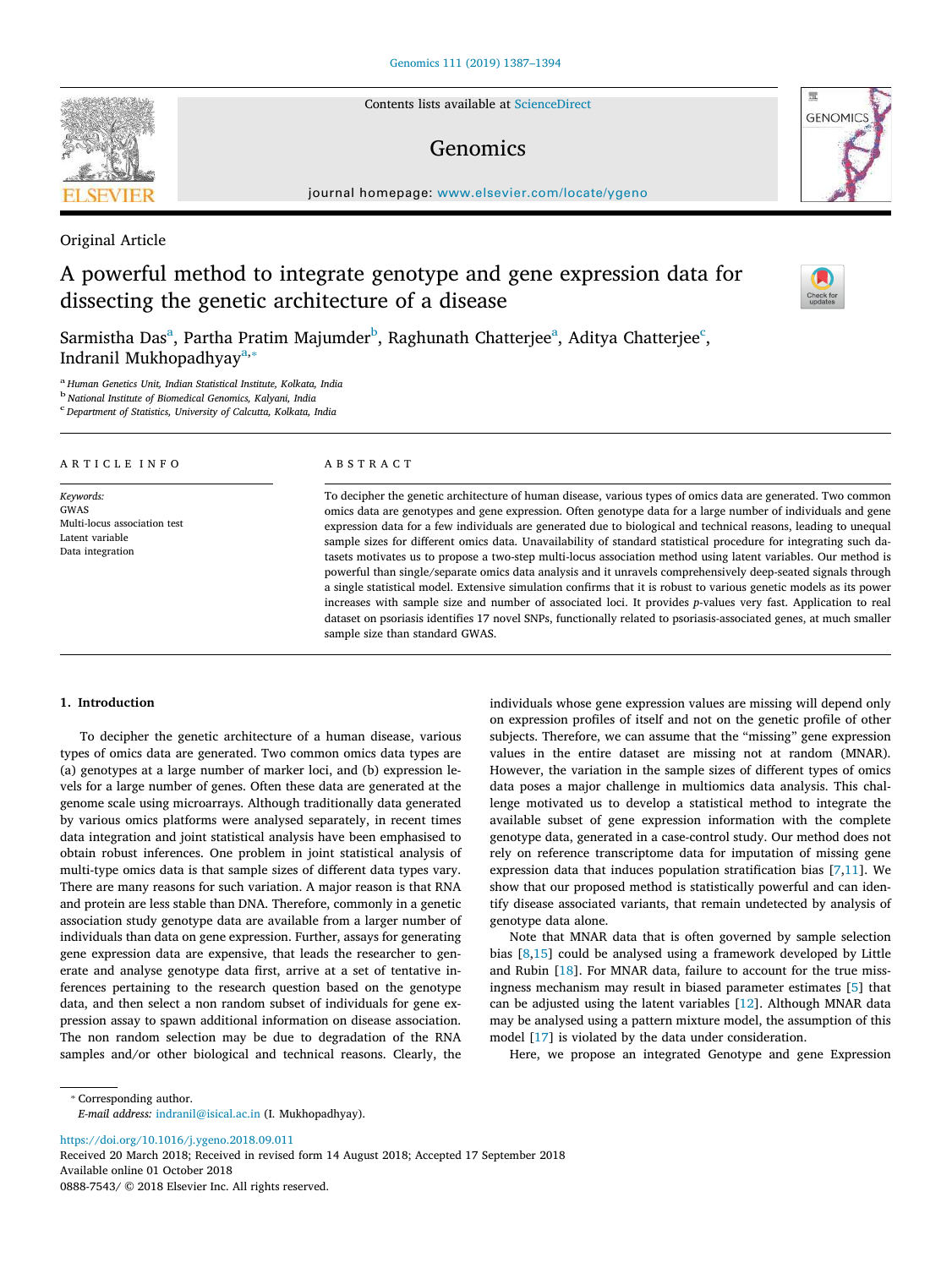Method (iGEM), which is a novel two-step multi-locus association method using a latent variable conjointly with logistic regression to integrate genome-wide marker information with gene expression data on a subset of individuals. We apply our method to 902 psoriasis cases and 676 healthy controls. Genotype data for about half a million of single nucleotide polymorphisms (SNPs) for all individuals and gene expression data for both cases and controls on small subset of individuals were generated (dbGaP; phs000019.v1.p1). Using these real data, we identified 17 novel SNPs, in addition to those identified in the genome wide association study (GWAS) (that is using a single marker test, viz. Chi square test or logistic regression followed with multiple testing correction) by applying our method. We have also verified that these novel SNPs confirm strong functional association with enhancing psoriasis risk. To avoid computation intensive permutation or other techniques, we have derived the asymptotic distribution of our proposed test statistic that will aid in fast calculation of *p*-value in the real dataset to detect associated loci. We have also identified other statistical properties of our method using extensive simulations.

#### **2. Results**

#### *2.1. Simulations*

We carried out extensive simulations to assess the gain in statistical power by our proposed data integration method. We simulate datasets for various combinations of sample sizes for gene expression and genotype data, considering different genetic models with different values of relative risk (RR), allele frequency, penetrance function and other parameters. We generate genotypes for cases and controls at  $K(=10)$ independent marker loci and gene expression data for small subsets of genotyped individuals. HWE at each locus is assumed for controls. Cases are ascertained based on 1 to 4 causative SNP genotype(s) among the 10 markers conjointly with an appropriate penetrance function and RR as 1.25 or 1.5 at each causative locus under specific genetic model assumption[[20\]](#page-7-5). We consider three genetic models for risk such as additive, multiplicative, and recessive. Minor allele frequency (MAF) at each causative locus is assumed to be 0.05, while for a non-causative locus it is assumed to range from 0.1 to 0.5. We have also simulated causative and non-causative loci with comparable MAFs such as 0.1 (0.2) for all 10 markers and some other combinations of comparable MAFs. We also simulated scenarios when there is no SNP effect at all but the gene expression values have significant effect on the disease status of the individuals. We simulated gene expression data using an additive model for the effects of causative marker(s) for each individual (Xiong et al. [\[30](#page-7-6)]). In our simulations, sample size for each case and control group, was taken as 500, 700, and 1000 for genotype data and 100, 150, and 200 for gene expression data. We also compare the performance of iGEM with the test based on genotype data alone, for different sample sizes under different genetic models.

Under the null hypothesis, the empirical distribution of our test statistic under each combination of sample sizes of gene expression and genotype data, matches with the theoretically derived asymptotic distribution, which is a  $\chi^2$  distribution with  $K+1$  degrees of freedom. QQ plots based on 10000 datasets generated under null hypothesis elucidates this fact([Fig. 1](#page-2-0)a, b). In each case, the plot shows strong resemblance with theoretical asymptotic distribution. Using the asymptotic distribution of the iGEM statistic, we calculated type I error rate based on 10000 datasets. In all cases this rate was below 5% [\(Table 1](#page-2-1), S1-S4), suggesting that our test statistic is conservative in controlling false positives. QQ plot also confirmed that one can use the asymptotic distribution of the iGEM statistic directly for real data analysis to calculate the *p*-value associated with the observed value of the test statistic.

We calculate the power of the iGEM statistic based on 1000 datasets with various sample sizes for gene expression data and genotype data under different genetic models. We found that in each scenario the power of our test statistic is increased substantially compared to the test based on genotype data only; (1) as the number of causative SNPs increased([Fig. 1](#page-2-0)c, d, S1a, S1b), (2) as the sample size of genotype data increased, for a fixed sample size of gene expression data, and vice versa([Tables 2, 3](#page-3-0), S5–S8), and (3) when the combined sample size of gene expression and genotype data increased([Fig. 1](#page-2-0)e, f). Increment of power, upon inclusion of a larger set of gene expression data along with GWAS data is clearly discernible (Figs. 1e, 1f); similar trend is observed for other genetic models as well (Figs. S1c, S1d). Moreover, in the absence on any information from gene expression data, the power of our test statistic remained the same as the test based on genotype data only, for all simulation scenarios([Fig. 1d](#page-2-0), S1b). These results clearly indicate that iGEM is able to capture information through gene expression, only when it is available. Results based on more extensive simulations, strengthen our claim that iGEM performs better than a genotype based association test for case-control data.

Interestingly we find that our method also identifies associated genes based on gene expression only, even when there is no effect of SNP. We performed extensive simulations where we generated data with null SNP effect but significant effect of gene expression. iGEM seems to be powerful in such cases also, keeping type I error rate below 5% level (Table S9). Moreover we observed that power of the test increases as sample size increases [\(Table 4\)](#page-3-1).

# *2.2. Application of iGEM on Psoriasis data*

We apply our proposed method on genome wide association data obtained from dbGaP (phs000019.v1.p1) pertaining to 902 psoriasis cases and 676 healthy individuals, with expression profiles of 148 differentially expressed genes for a subset of nearly 30 psoriasis patients and nearly 30 normal individuals for each gene. Integrative analysis using iGEM identified association of psoriasis with some SNPs and/or differentially regulated genes. In this dataset, we have applied our proposed method to each single SNP to investigate whether it is able to detect any SNP that remained unidentified by application of standard GWAS methods. As described in [Section 4.3,](#page-5-0) using iGEM, we find the set  $(S_I)$  of all associated SNPs including the ones that remain unidentified through single marker test. We see that  $\mathbb{C}(S) = 135, \mathbb{C}$  $(S^* \cap S^{**}) = 25$  and  $\mathbb{C}(S \cap (S^* \cap S^{**})) = 8$ , where  $\mathbb{C}(A)$  denotes the number of elements in a set *A* and *S*, *S*<sup>∗</sup>, and *S*<sup>∗∗</sup> are defined in [Section](#page-5-0) [4.3.](#page-5-0) Hence the total number of associated SNPs is 152 out of which 17 novel SNPs are identified by our method.

[Table 5](#page-4-0) represents the functional annotation of 17 novel iGEM SNPs. Interestingly, we find some of reported variants involved in psoriasis pathogenesis, are in strong LD with some of the novel iGEM SNPs ([Table 6\)](#page-4-1). Moreover, we find that all novel SNPs are strongly linked with variants carrying important functional information (Table S10). Although the sample size of the psoriasis dataset analysed here is much less compared to other GWA studies (Stuart et al. [\[25\]](#page-7-7); Tsoi et al. [\[28](#page-7-8)]; Villarreal-Martínez et al. [\[29](#page-7-9)]; Strange et al.[[24\]](#page-7-10)), with the little extra information on gene expression, our method identified disease associated SNPs successfully. We further investigated the regulatory functions of these 17 novel SNPs and their linked SNPs using HaploReg v4 ([http://www.broadinstitute.org/mammals/haplo-reg/haploreg\\_v4.](http://www.broadinstitute.org/mammals/haplo-reg/haploreg_v4.php)

[php](http://www.broadinstitute.org/mammals/haplo-reg/haploreg_v4.php)) (Table S10). Interestingly, we find that some SNPs overlap with binding sites of transcription factors (TFs) viz. nuclear factor kappalight-chain-enhancer of activated B cells (NF-*κ*B), that play many vital roles in psoriasis pathogenesis. Moreover, NF-*κ*B regulate both innate and adaptive immune systems.

Boxplots of gene expression corresponding to genotypes of the discovered loci strengthen the evidence of functional relationship of the disease with these variants. Expression of Solute Carrier Family 16 Member 10 (SLC16A10) clearly depicts a functional relationship with *rs*3132496 (T/G) [\(Fig. 2](#page-5-1)a) under a dominant model. Calcium Regulated Heat Stable Protein 1 (CARHSP1) and MAX Dimerization Protein 1 (MXD1) genes of psoriasis patients illustrate distinct functional relationships with *rs*3817151 (C/T) [\(Fig. 2](#page-5-1)b) and *rs*13026755 (C/T) (Fig.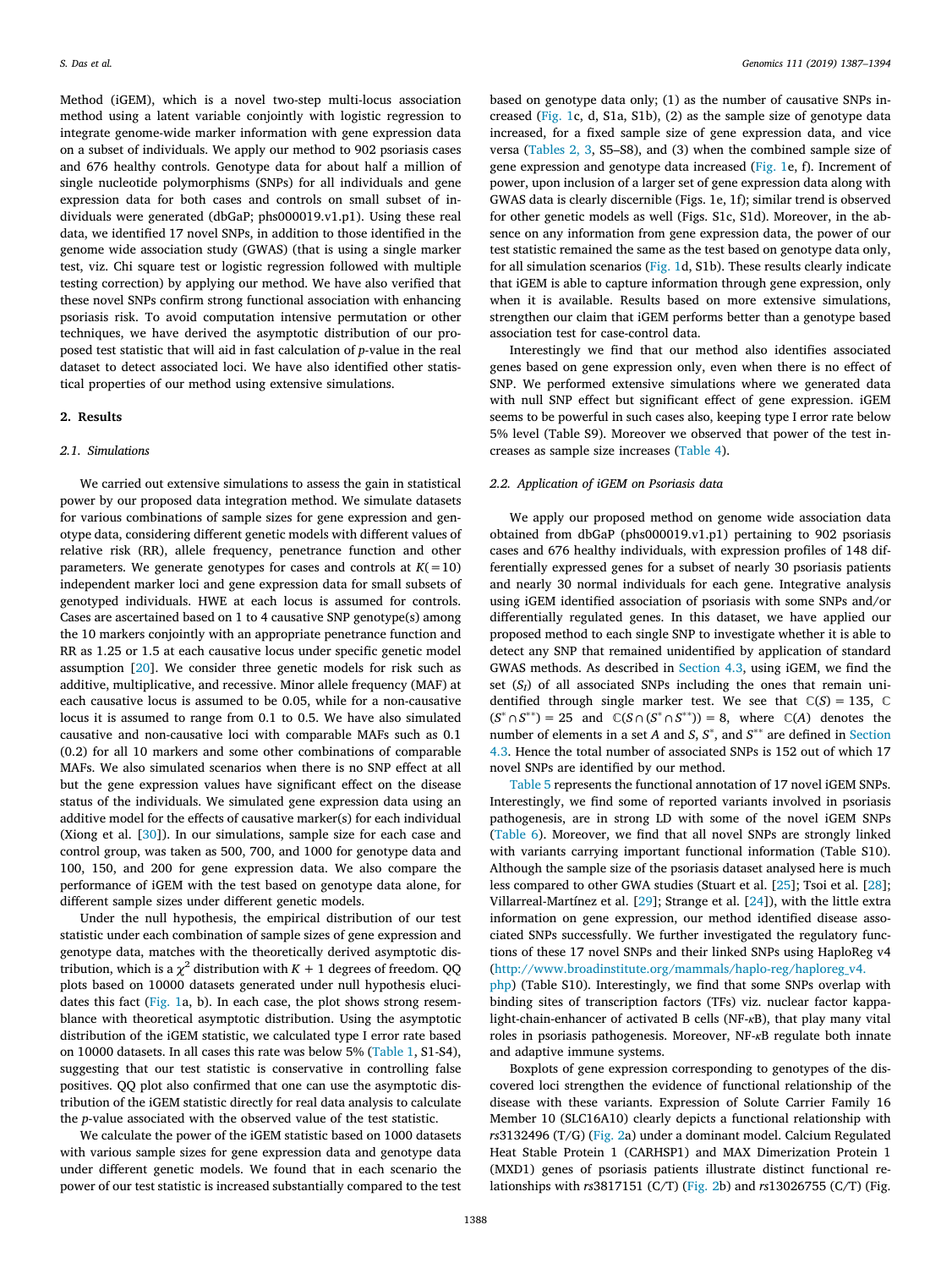<span id="page-2-0"></span>

**Fig. 1.** Performance of iGEM based on simulated data: (a) QQ-plot with sample sizes for gene expression and genotype as 100 and 500 respectively; (b) QQ-plot with sample sizes for gene expression and genotype as 200 and 1000 respectively; (c) Comparison of power for iGEM and test based on genotype only, for multiplicative model with RR 1.5, in presence of expression QTL (eQTL), with respect to number of causal genotype loci; (d) Comparison of power for iGEM and genotype based test for multiplicative model with RR 1.5, without any effect of eQTL, with respect to number of causal genotype loci; (e) Power comparison of iGEM and genotype based test for different genetic models with RR 1.5 and 1 causal genotype locus with eQTL effect; (f) Power comparison of iGEM and genotype based test for different genetic models with RR 1.5 and 2 causal genotype loci with eQTL effect.

(*G*,*n*): Genotype based test using *n* samples; (*G* + *E*,*n*): iGEM using *n* samples; (*method*,*disease model*) where 'disease models' are ADD (Additive), MUL (Multiplicative), and REC (Recessive) and 'method' is either genotype based test (G) or iGEM (G + E).

# <span id="page-2-1"></span>**Table 1**

Type I error rate under different combination of sample sizes of gene expression and genotype data based on 10,000 simulations (five out of ten have MAF = 0.05 and rest are 0.1, 0.2, 0.3, 0.4, 0.5).

| $SS_G$    | 500    | 700    | 1000   |
|-----------|--------|--------|--------|
| $SS_{GE}$ |        |        |        |
| 100       | 0.0283 | 0.0310 | 0.0295 |
| 150       | 0.0293 | 0.0306 | 0.0290 |
| 200       | 0.0267 | 0.0265 | 0.0301 |

*SSG*: sample size for genotype data.

*SSGE*: sample size for gene expression data.

S2a) respectively under dominant model. We find a trend in gene expression with respect to genotypes for each of the above three SNPs. Expression of Kynureninase (KYNU), Coiled-Coil Alpha-Helical Rod Protein 1 (CCHCR1), and Peptidase Inhibitor 3 (PI3) also show functional relationships with *rs*2083482, *rs*3873386, and *rs*609932 respectively (Figs. S2b, S2c, S2d), under a recessive model. Similar relationship exists for *rs*607331 as it is in strong LD with *rs*609932. We found an interesting functional difference in gene expression of CARHSP1 with respect to genotype of *rs*2054213 (A/G) [\(Fig. 2c](#page-5-1)) among cases under both dominant and recessive models. Simultaneously, there is a significant difference between the homozygotes under a codominant model. Therefore, increase in sample size may provide a more clear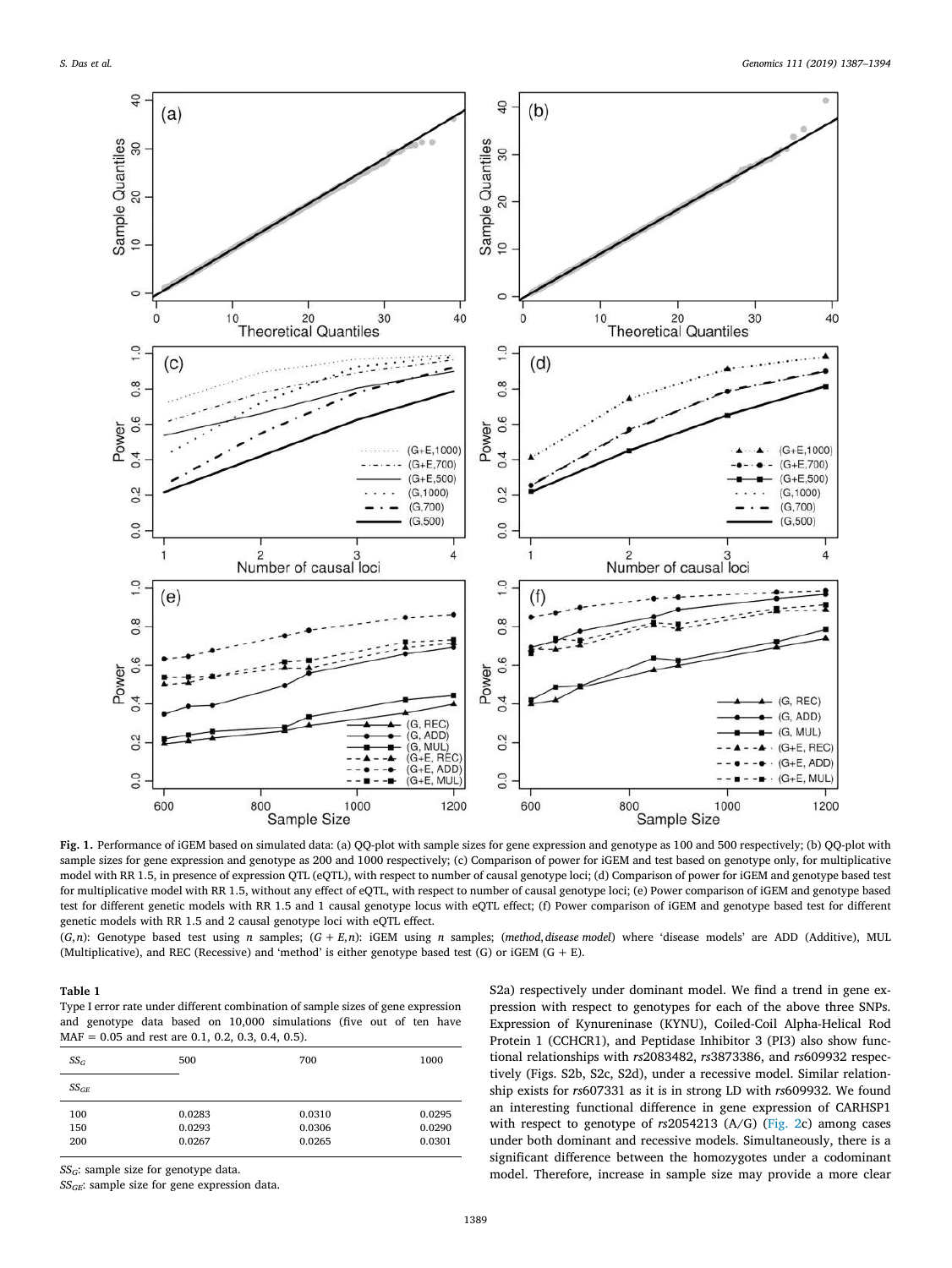# <span id="page-3-0"></span>**Table 2**

Power of iGEM and only genotype based test (given in brackets) for different genetic models with varying sample sizes, relative risk as 1.5 and one causal locus, based on 1000 simulated datasets (five out of ten loci have MAF =  $0.05$ , rest are 0.1, 0.2, 0.3, 0.4, 0.5).

| Additive          |                                              |                                              | Multiplicative                               |                                              |                                              | Recessive                                    |                                              |                                              |                                              |
|-------------------|----------------------------------------------|----------------------------------------------|----------------------------------------------|----------------------------------------------|----------------------------------------------|----------------------------------------------|----------------------------------------------|----------------------------------------------|----------------------------------------------|
|                   | $SS_G$                                       |                                              |                                              |                                              |                                              |                                              |                                              |                                              |                                              |
| $SS_E$            | 500                                          | 700                                          | 1000                                         | 500                                          | 700                                          | 1000                                         | 500                                          | 700                                          | 1000                                         |
| 100<br>150<br>200 | 0.633(0.347)<br>0.646(0.388)<br>0.676(0.392) | 0.726(0.465)<br>0.753(0.495)<br>0.781(0.559) | 0.847(0.659)<br>0.860(0.648)<br>0.862(0.694) | 0.538(0.218)<br>0.539(0.239)<br>0.542(0.257) | 0.611(0.258)<br>0.617(0.279)<br>0.625(0.333) | 0.720(0.422)<br>0.718(0.416)<br>0.732(0.444) | 0.499(0.194)<br>0.500(0.208)<br>0.541(0.222) | 0.591(0.255)<br>0.586(0.260)<br>0.585(0.288) | 0.692(0.353)<br>0.709(0.396)<br>0.715(0.399) |

*SSG*: sample size for genotype data; *SSGE*: sample size for gene expression data.

#### **Table 3**

Power of iGEM and test based on genotype only (given in brackets) for different genetic models with varying sample sizes, relative risk as 1.5 and one causal locus based on 1000 simulated datasets with comparable frequencies of causal and non causal loci (all MAF =  $0.1$ ).

|                   | Additive                                     |                                              |                                             | Multiplicative                               |                                              |                                              | Recessive                                    |                                              |                                              |
|-------------------|----------------------------------------------|----------------------------------------------|---------------------------------------------|----------------------------------------------|----------------------------------------------|----------------------------------------------|----------------------------------------------|----------------------------------------------|----------------------------------------------|
|                   | $SS_G$                                       |                                              |                                             |                                              |                                              |                                              |                                              |                                              |                                              |
| $SS_E$            | 500                                          | 700                                          | 1000                                        | 500                                          | 700                                          | 1000                                         | 500                                          | 700                                          | 1000                                         |
| 100<br>150<br>200 | 0.818(0.694)<br>0.840(0.721)<br>0.852(0.757) | 0.913(0.844)<br>0.910(0.854)<br>0.939(0.894) | 0.979(0.95)<br>0.969(0.949)<br>0.987(0.978) | 0.602(0.387)<br>0.646(0.424)<br>0.650(0.457) | 0.728(0.525)<br>0.732(0.582)<br>0.785(0.612) | 0.841(0.733)<br>0.871(0.761)<br>0.892(0.767) | 0.577(0.304)<br>0.575(0.343)<br>0.593(0.378) | 0.666(0.455)<br>0.684(0.479)<br>0.688(0.522) | 0.769(0.598)<br>0.823(0.661)<br>0.818(0.689) |

*SSG*: sample size for genotype data; *SSGE*: sample size for gene expression data.

#### <span id="page-3-1"></span>**Table 4**

Power of iGEM and test based on genotype only (given in brackets) under different combination of sample sizes of gene expression and genotype data based on 1000 simulations in absence of any SNP effect (five out of ten have MAF = 0.05 and the rest are 0.1, 0.2, 0.3, 0.4, 0.5).

|           | $SS_G$        |              |               |  |  |  |  |
|-----------|---------------|--------------|---------------|--|--|--|--|
|           | 500           | 700          | 1000          |  |  |  |  |
| $SS_{GE}$ |               |              |               |  |  |  |  |
| 100       | 0.334(0.034)  | 0.346(0.046) | 0.3708(0.048) |  |  |  |  |
| 150       | 0.343(0.051)  | 0.359(0.054) | 0.376(0.045)  |  |  |  |  |
| 200       | 0.352(0.049)1 | 0.361(0.056) | 0.395(0.047)  |  |  |  |  |

*SSG*: sample size for genotype data.

*SSGE*: sample size for gene expression data.

picture about the genetic model. Moreover, the boxplot reveals that the gene expression clearly follows a trend with respect to genotypes for rs2054213.

#### **3. Discussion**

iGEM identified *rs*3132496 and *rs*3873386 to be associated with SLC16A10. *rs*3132496 is located very close to the MHC class I-C (HLA-C) gene, known as psoriasis susceptibility gene 1 (PSORS1). *rs*3873386 is located in 6p21.33, which is reported to be associated with CCHCR1 [\[4\]](#page-6-3), that encodes a protein that is over-expressed in lesional skin of psoriasis patients and contains non synonymous substitutions across many populations[[1](#page-6-4)]. SLC16A10 is involved in transportation of inorganic ions and amino acids pathway associated with psoriasis risk. Genetic variation in this pathway potentially increases the exposure to psoriasis development by functional modulation of T cells[[2\]](#page-6-5). SLC16A10 is located very close to another psoriasis susceptible gene TRAF3 Interacting Protein 2 (TRAF3IP2) (6q21) that contains risk SNPs[[6](#page-6-6),[13\]](#page-7-11). TRAF3IP2 encodes a protein involved in IL-17 signaling pathway and activates NF-*κ*B and mitogen-activated proteinkinase (MAPK) pathways  $([6,13]$  $([6,13]$  $([6,13]$  $([6,13]$ ; Strange et al.  $[24]$ ). These pathways provide insight into biological mechanism associated with psoriasis susceptibility.

We identify *rs*13026755, located close to long noncoding RNA AC010733.4 and REL (2p16.1) and is in strong LD with two already reported SNPs *rs*62149416(Tsoi et al. [\[28\]](#page-7-8)) and *rs*702873(Strange et al. [[24\]](#page-7-10)) having  $r^2 = 0.85$  and  $r^2 = 0.59$  respectively. REL encodes a member of the NF-*κ*B family of TFs and aids in NF-*κ*B signaling pathway, that is associated with psoriasis pathogenesis (Strange et al. [[24\]](#page-7-10)).

Further, we identified *rs*2054213 in intronic SET Domain Containing 1A (SETD1A) (16p11.2) and is in strong LD  $(r^2 > 0.80)$ with *rs*10782001 located in F-Box And Leucine-Rich Repeat Protein 19 (FBXL19) (16p11.2)(Stuart et al.[[25\]](#page-7-7)), *rs*12445568 (Tsoi et al. [\[28](#page-7-8)]) residing in intronic Syntaxin 1B (STX1B) (16p11.2), and *rs*12924903 replicated in Mestizo population(Villarreal-Martínez et al. [\[29](#page-7-9)]). FBXL19 activates NF-*κ*B as a putative inhibitor and hence aids in NF-*κ*B signaling pathway(Stuart et al. [\[25](#page-7-7)]).

We note that nearly all SNPs detected by our method and their linked SNPs are enriched in transcriptional activities, viz., TF binding sites and/or DNase hypersensitive site (DHS) and/or histone modification marks (H3K4me1, H3K27ac chromatin marks in enhancer region, and H3K4me3, H3K9ac chromatin marks in promoter region) in blood, skin cells, etc. [\(Tables 5](#page-4-0) and S10).

Among other SNPs identified by our method *rs*7195745 is located in psoriasis associated region 16q23 (Nair et al.[[21\]](#page-7-12)). Three SNPs *rs*607331, *rs*609932, and *rs*13045901 are associated with PI3, which is reported to be misregulated in psoriasis(Ruano et al.[[23\]](#page-7-13)). The last one is located near small noncoding Y\_RNA, that is increasingly gaining importance for specific cellular functions and has been recently detected as an abundant part in the blood and tissues of humans [\[14](#page-7-14)]. In our analysis the findings of strong link with already reported SNPs, in a way highlights the strength of our method to detect disease associated SNPs. Two other SNPs, *rs*2296633 and *rs*857369 are associated with C10orf99 (10q23.1), which is an upstream component of growth signal transduction pathway associated to psoriasis[[10\]](#page-7-15). Among other SNPs identified by iGEM, *rs*16859665, *rs*7122993 and *rs*12946388 are associated with Wnt Family Member 5A (WNT5A), ETS Homologous Factor (EHF) and Keratin 16 (KRT16) respectively. While, the first two genes are reportedly associated with psoriasis pathogenesis([[9](#page-7-16)]; Swindell et al.[[27\]](#page-7-17)), the SNP *rs*12946388 resides in Mitogen-Activated Protein Kinase Kinase 6 (MAP2K6), that functionally contributes to the disease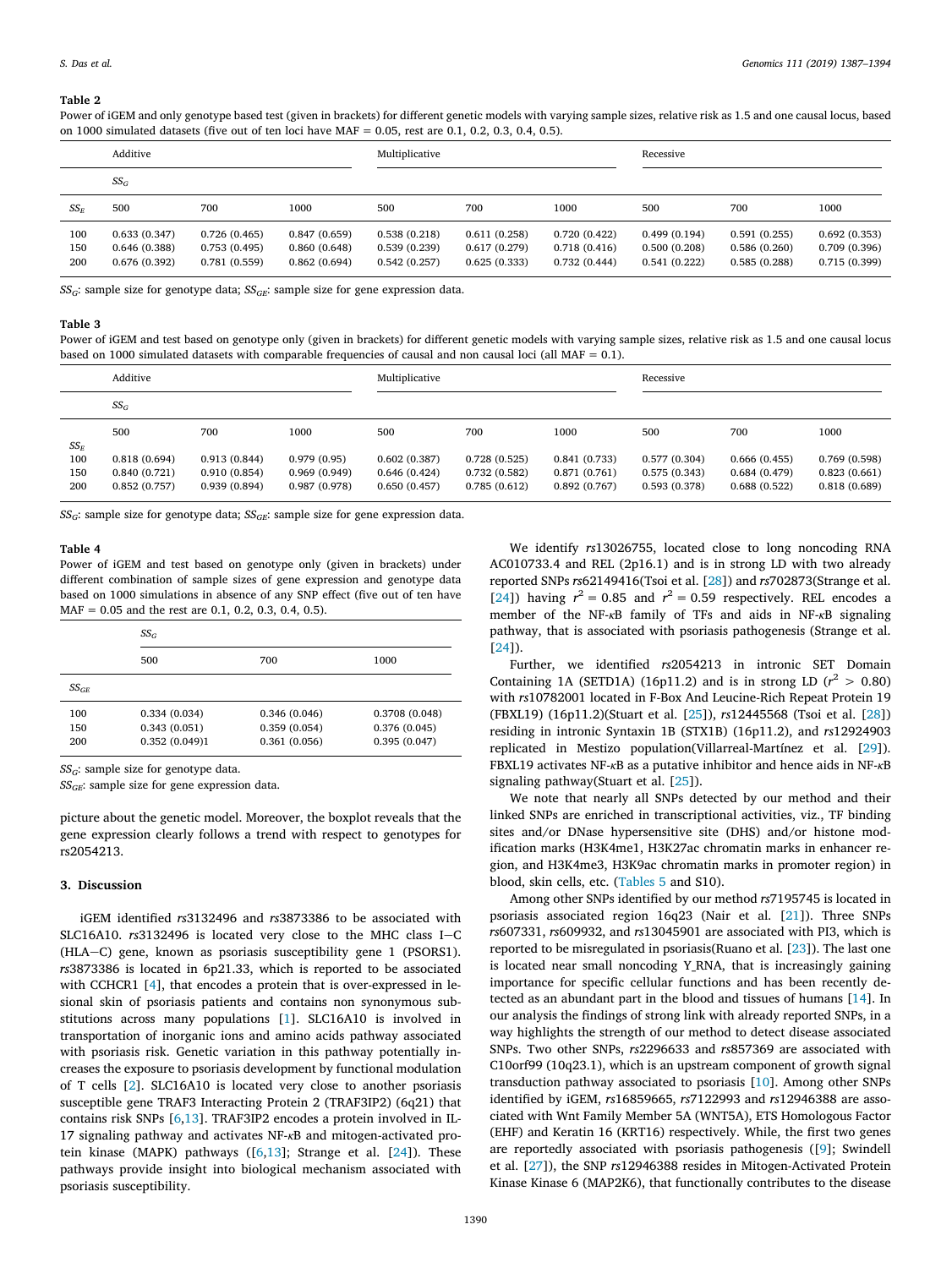### <span id="page-4-0"></span>**Table 5**

Functional annotation of 17 SNPs identified by iGEM.

| SNP found by iGEM                   | Chr            | Assoc. Gene     | <b>PEHMD</b> <sup>a</sup> | Remark of iGEM SNP         |
|-------------------------------------|----------------|-----------------|---------------------------|----------------------------|
| rs2083482 (12 kb 3' of FIGN)        | $\mathbf{2}$   | STAT1           |                           |                            |
| rs13026755                          | $\overline{2}$ | RRM2            | B1                        | H3K27ac Enh in Bl,FK;      |
|                                     |                |                 |                           | H3K4me1 Enh in Bl          |
| rs16859665 (intron of C3orf70)      | 3              | WNT5A           |                           |                            |
| rs3873386 (4.3 kb 5' of             | 6              | <b>SLC16A10</b> | B1                        | H3K9ac Pro in Bl;          |
| XXbac-BPG248L24.13)                 |                |                 | (B1)                      | H3K4me1 Enh in FF          |
| rs6947649 (133 kb 3' of AC006322.1) | 7              | AKR1B10         | <b>SKIN</b>               | H3K27ac Enh in Bl          |
| rs10815803                          | $\mathbf Q$    | <b>GDA</b>      |                           |                            |
| rs2296633 (DOCK1, intronic)         | 10             | C10orf99        |                           | H3K4me1 Enh in FF, M;      |
|                                     |                |                 |                           | H3K27ac Enh in FF          |
| rs7122993 (BARX2, intronic)         | 11             | <b>EHF</b>      | <b>SKIN</b>               | H3K4me1 Enh in FK          |
|                                     |                |                 | (SKIN)                    | H3K27ac Enh in FK          |
| rs1864335 (RYR3, intronic)          | 15             | RAB27A          | <b>SKIN</b>               | H3K4me1 Enh in FM;         |
|                                     |                |                 | (SKIN)                    | H3K27ac Enh in FM          |
| rs7195745 (SLC38A8, intronic)       | 16             | GDPD3           |                           | H3K27ac Enh in FF          |
| rs12946388 (MAP2K6, intronic)       | 17             | KRT16           | B1                        | H3K4me1 Enh in Bl          |
| rs13045901 (19kb 3' of Y·RNA)       | 20             | PI3             |                           |                            |
| rs607331, rs609932                  | 20             | PI3             | <b>SKIN</b>               | H3K4me1 Enh in FM;         |
| (RP5-839B4.7, intronic)             |                |                 |                           | H3K27ac Enh in FM          |
| rs2054213 (SETD1A, intronic)        | 16             | CARHSP1         | Bl,                       | H3K4me1 Enh in Bl, FF, FM; |
|                                     |                |                 | ADF,                      | H3K9ac Pro in ADF;         |
|                                     |                |                 | SKIN,                     | H3K4me3 Pro in Bl, FF, FK; |
|                                     |                |                 | EK cells,                 | H3K27ac Enh in Bl, FF, FM; |
| rs3132496 (28 kb 3' of HLA-C)       | 6              | SLC16A10        | Bl,                       |                            |
|                                     |                |                 | <b>SKIN</b>               |                            |
| rs857369                            | 10             | C10orf99        |                           |                            |
| (PCDH15, intronic)                  |                |                 |                           |                            |

<span id="page-4-2"></span><sup>a</sup> PEHMD denotes the presence of promoter and enhancer histone mark in tissues; DNase hypersensitive sites are shown in brackets. Bl: Blood, FF: Foreskin Fibroblast, FM: Foreskin Melanocyte, FK: Foreskin Keratinocyte, ADF: Adult, Dermal Fibroblast, EK: Epidermal Keratinocyte, IPSC: Induced pluripotent stem cells; Enh: Enhancer, Pro: Promoter.

#### <span id="page-4-1"></span>**Table 6**

Novel iGEM SNPs in LD with reported psoriasis susceptible SNPs.

| <b>SNP</b> | Chr | Reported SNP(s)                                  | LD values $(r^2)$ |
|------------|-----|--------------------------------------------------|-------------------|
| rs13026755 | 2   | rs62149416(Tsoi et al. [28])                     | 0.85              |
|            |     | rs702873(Strange et al. [24])                    | 0.59              |
| rs2054213  | 16  | rs10782001(Stuart et al. [25]),                  | 0.96              |
|            |     | rs12445568(Tsoi et al. [28])                     | 0.85              |
|            |     | $rs12924903$ (Villarreal-Mart' inez et al. [29]) | 0.92              |
|            |     |                                                  |                   |

phenotype[[19\]](#page-7-18).

We find another SNP *rs*2083482, close to Fidgetin (FIGN) (2q24.3), that is associated with psoriasis susceptible Signal Transducer And Activator Of Transcription 1 (STAT1) (2q32.2). Interferon Induced With Helicase C Domain 1 (IFIH1) that lies very near to FIGN, encrypts an inherited receptor that is engaged in triggering type I Interferon (IFN) in response to infection caused by microbes and is associated to psoriasis susceptible loci *rs*17716942(Strange et al.[[24\]](#page-7-10)). Other studies ([[16](#page-7-19)[,31](#page-7-20)]) report missense IFIH1 SNPs associated with decreased risk of psoriasis. On the other hand, expression of STAT1 is increased in psoriatic skin. It also regulates the expression of interferon-responsive genes. Besides, studies (Sun and Zhang [\[26](#page-7-21)]) also reveal the pivotal role of STAT1 in transcriptional regulatory network for psoriasis.

Again, the available gene expression data can also be utilised for another purpose. To detect any possible functional impact of a SNP identified by GWAS, we regress gene expression on genotype and find a few SNPs are associated with gene expression. To examine how our newly proposed method works in this situation, we apply the part of our model that handles the specification bias due to non-random missing gene expression data instead of the standard regression approach. Our method identifies one additional SNP *rs*2844627. Table S11 presents the detailed results of this analysis.

Compared to some other methods, our proposed multi-locus association method is free from any error that usually accumulates due to the use of summary statistics[[11\]](#page-7-0) or imputing gene expression data using genotype information[[7](#page-6-0)].

We have developed a precise test statistic *T*, with a simple asymptotic distribution, for fast calculation of *p*-value in real datasets. Simulation study shows that the empirical distribution of the test statistic under null hypothesis is approximately same as the distribution of a  $\chi^2$  variable with appropriate degrees of freedom. Even for small samples, we can use bootstrap or a permutation technique to calculate the p-value.

Simulation studies reveal that iGEM is robust, consistent and more powerful than methods based on analysis of genotype data alone ([Tables 2, 3](#page-3-0), S5-S8). The robustness is reflected in [Tables 2, 3](#page-3-0), S5-S8, when iGEM extracts relevant information from genotype data (of fixed sample size) and integrates it with gene expression data, as the sample size of the latter varies from low to moderately low, under various genetic models. The consistency of our method is established in Theorem 2 while, increase in power with increase in (*a*) the sample size and, (*b*) the number of causal loci are evident from [Tables 2, 3,](#page-3-0) S5-S8.

Our method identified 17 additional loci along with all the SNPs that could be identified using standard genome-wide association (GWA) method in the given sample. Interestingly, we found that a few of these 17 SNPs, were in strong LD with some reported psoriasis susceptible SNPs. The method proposed here obviously is more efficient than the traditional GWAS in detecting even low-effect SNPs.

The specification bias that arises due to non-random subset selection is tackled statistically using a firm theory underlying our method. Application of iGEM to case-control data could provide new directions for further biological exploration. Our method holds promise for extending the integration paradigm using more than two different types of omics data. Even when the sample size for gene expression data is not very large, iGEM is able to extract some information that increases the power of the test.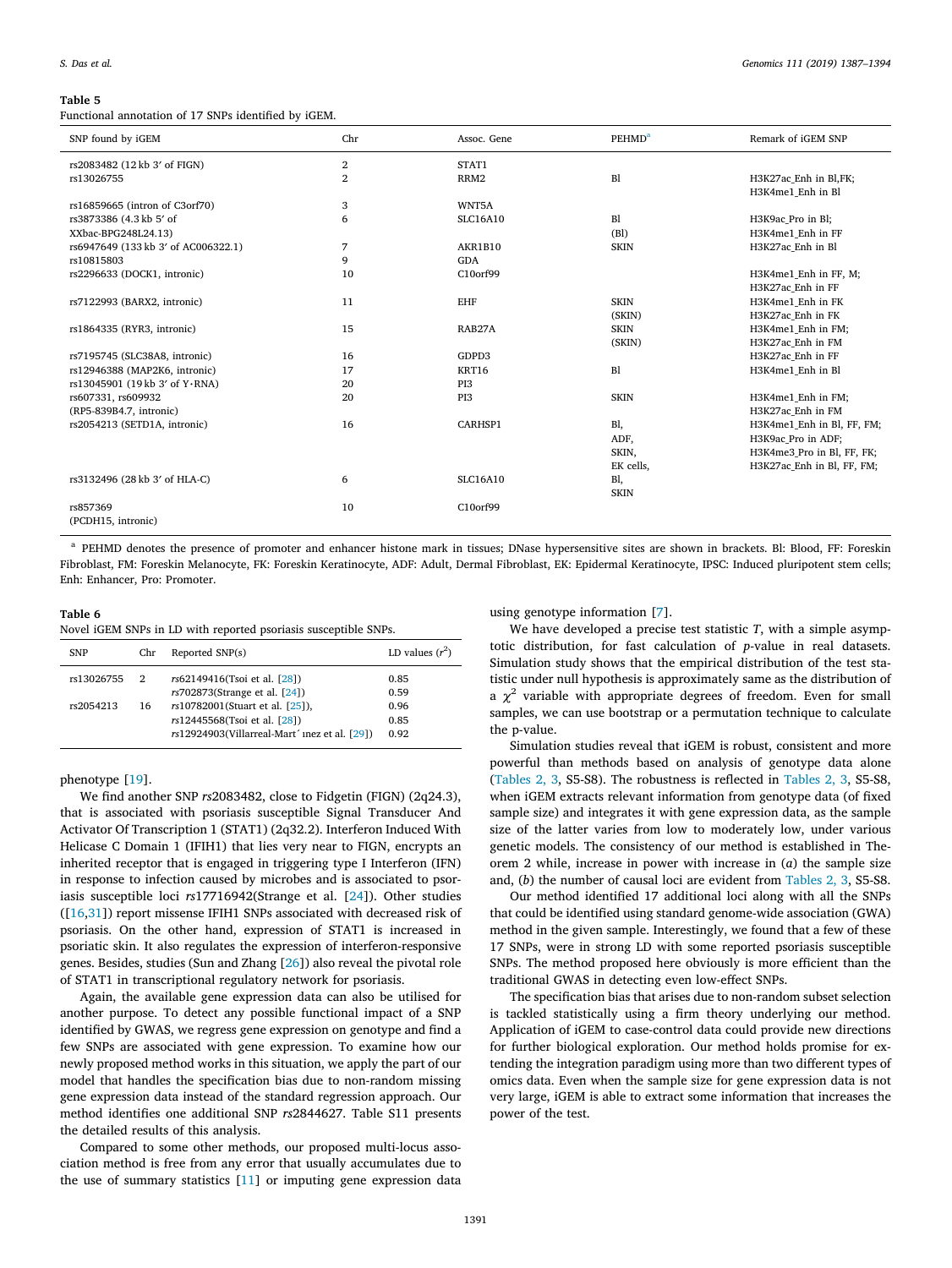<span id="page-5-1"></span>

**Fig. 2.** Boxplot showing gene expression and genotype relationship under a dominant model for SNPs *rs*3132496, *rs*3817151, and *rs*2054213.

# **4. Materials and methods**

# *4.1. Overview of the data structure*

We apply our integrated approach to a dataset containing genomewide genotype information from 902 psoriasis patients and 676 healthy controls of European ancestry, with expression of 148 functionally annotated genes for a subset of about 30 cases and 30 controls for each gene(Nair et al. [\[22](#page-7-22)]) (dbGaP; phs000019.v1.p1). About 440*K* SNPs, genotyped using high density oligonucleotide arrays by Perlegen Sciences (Mountain View, CA, USA) passed data quality control checks for all individuals. Markers not in Hardy-Weinberg Equilibrium (HWE) (pvalue < 10−6) and minor allele frequency (MAF) < 0.05 were excluded. Imputed genotypes with  $R^2 > 0.3$  (between true and imputed SNP genotypes) were included for genotyping. Further, RNA samples from skin biopsies of the smaller subset of samples, from University of Michigan, Department of Dermatology, were analysed using Affymetrix U133 Plus 2.0 arrays to evaluate expression of probes. Raw data from microarrays were processed appropriately and adjusted for batch and sex effects before further analysis. Average gene expression was calculated from multiple probes and served as gene expression for each gene (Nair et al. [\[22](#page-7-22)]). Here selection of subjects for gene expression profiling was not random; hence these data conform to our assumption of MNAR for the incomplete gene expression dataset.

We introduce the general analytical framework under which such data may be integratively analysed. Suppose that a large group of *I* individuals comprising patients and controls are genotyped at *K* marker loci, while a small subset of  $I_1$  individuals are assayed for gene expression profiles. These two types of data contain more information than a single type of data. So, we propose a test statistic that explores

the disease-gene association by integrating available gene expression and entire genotype information. Our method can accommodate unrestricted number of markers belonging to a particular gene or a user defined genomic region, provided that *K* is smaller than the sample size, so that parameters are estimable.

# *4.2. Sub-sample selection criteria*

FollowingHeckman  $[12]$  $[12]$ , we define a latent variable  $Y_2$  to model the non-random missing pattern of gene-expression  $(Y_1)$  for genotyped individuals. The sub-sample selection criterion assures availability of  $Y_1$ for individual *i*.  $Y_{1i}$  is observed if  $Y_{2i} \ge a$ , and not observed if  $Y_{2i} < a$ , for the *i th* individual for a particular gene and "*a*"is some constant. We introduce *I* latent variables  $Y_{21}$ ,  $Y_{22}$ , ...,  $Y_{2I}$  that follow  $N(0, \sigma_{22})$  independently and identically. Thus  $Y_{2i} \ge a \, (< a)$  implies expression is available (unavailable) for individual *i*. Using simple algebra, it can be shown that the choice "*a*"may be replaced by 0.

#### <span id="page-5-0"></span>*4.3. Integrated genotype expression method (iGEM)*

We propose a two-step integrated Genotype Expression Method (iGEM) to identify some novel loci along with those found in standard GWAS. The first step generates a list of strongly associated loci after Benjamini-Hochberg (BH) correction[[3\]](#page-6-7) using logistic regression of case-control status on genotypes. The second step combines additional information from gene expression. For individual *i*, the model is,

<span id="page-5-2"></span>
$$
Y_{1i} = \beta_0 + \beta_1 X_{cci} + \sum_{k=1}^{K} \beta_{2k} g_{ik} + U_{1i}, \quad i = 1, ..., I_1
$$
\n(1)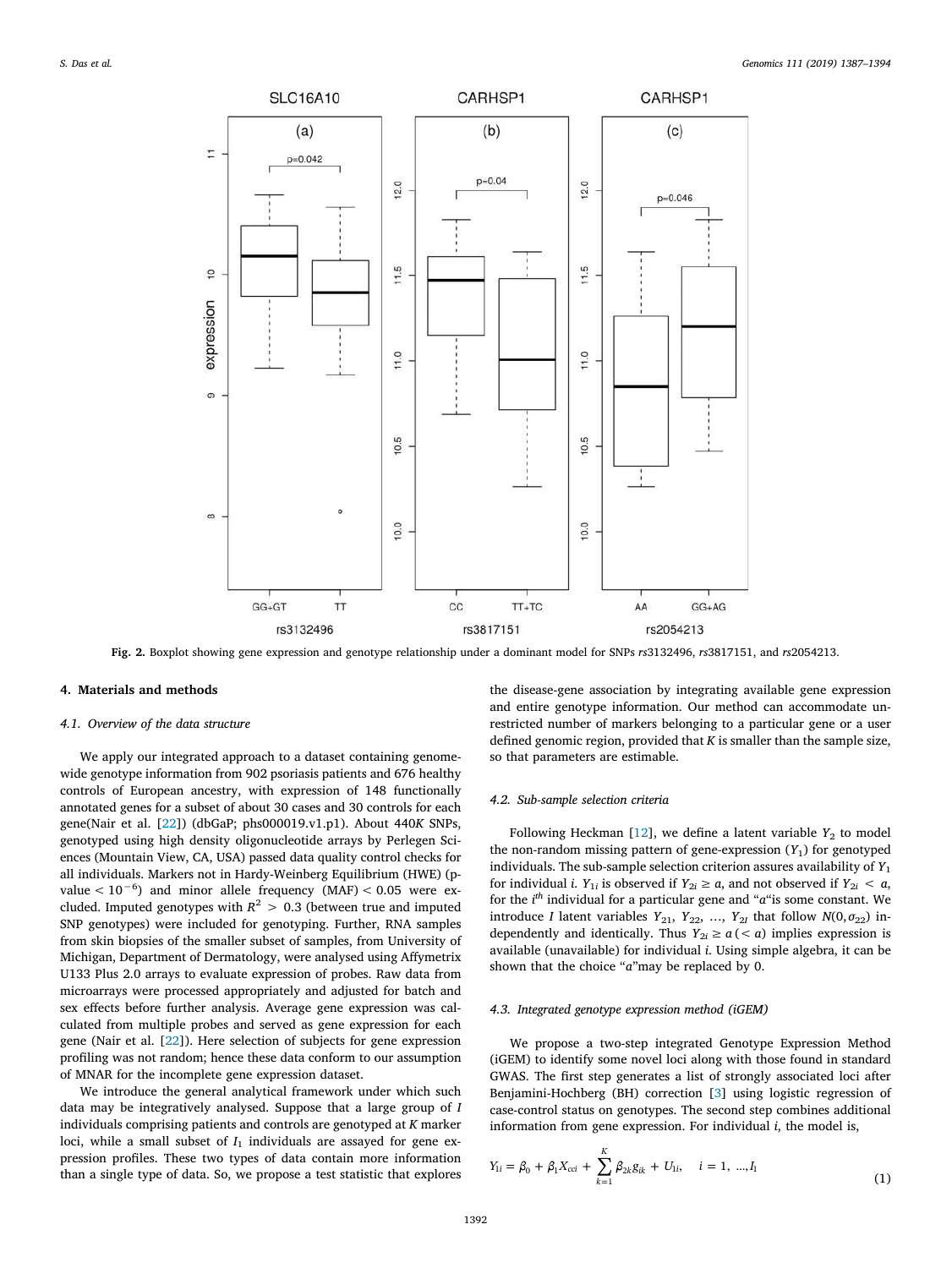$$
Y_{2i} = \beta_0^* + \beta_1^* X_{\text{cc}i} + \sum_{k=1}^K \beta_{2k}^* g_{ik} + U_{2i}, \quad i = 1, ..., I
$$
 (2)

<span id="page-6-8"></span>
$$
logit(P(X_{\text{cc}i} = 1)) = \gamma_0 + \sum_{k=1}^{K} \gamma_{1k} g_{ik}, \quad i = 1, ..., I
$$
\n(3)

where,  $Y_{1i}$  is the gene expression for gene G ( $i = 1, ..., I_1$ ),  $X_{cci}$  is the disease status and  $g_{ij}$  is the genotype of individual *i* at the  $j^{th}$  SNP ( $i = 1$ , ..., $I_1, I_1 + 1, \ldots, I; j = 1, \ldots, K$ .  $g_{ij}$  assumes values 0,1,2 for the 3 possible genotypes at a biallelic SNP locus. *Xcci* takes 0 for controls and 1 for cases. Eq. [\(3\)](#page-6-8) is a standard logistic regression model for genotype association that is integrated with information from gene expression data (Eq.  $(1)$  and  $(2)$ ). We assume that  $U_1$  and  $U_2$  are random error components.

To facilitate the description of our proposed method, we write Eqs. [\(1\)–\(3\)](#page-5-2) using matrix notation. Thus, for individual *i*, we have,

$$
Y_{1i} = X_{1i}\boldsymbol{\beta} + U_{1i}, \ i = 1, \ ..., I_1
$$
 (4)

$$
Y_{2i} = X_{2i}\beta + U_{2i}, i = 1, ..., I
$$
 (5)

$$
logit(P(X_{\text{cc}i} = 1)) = X_{3i}\gamma, i = 1, ..., I
$$
\n(6)

where  $\beta = (\beta_0, \beta_1, \beta_{21}, \dots, \beta_{2K})^{'}, \quad \beta^* = (\beta_0^*, \beta_1^*, \beta_{21}^*, \dots, \beta_{2K}^*)^{'}, \quad \text{and}$ *γ* = ( $γ_0, γ_{11}, ..., γ_{1K}$ )'. We assume that,

 $(i) E(U_{ji}) = 0, \quad j = 1,2,3$ 

 $\left( \text{ii} \right) \left( U_{1i}, U_{2i} \right)$  jointly follows a bivariate normal distribution

(iii) 
$$
E(U_{ji}U_{j'i'}) = \begin{cases} \sigma_{jj'} & \text{if } i = i' \\ 0 & \text{otherwise}; \end{cases}
$$
  $j' \neq j = 1, 2$ 

If  $U_{1i}$  and  $U_{2i}$  are independent, data on  $Y_{1i}$  would be missing randomly and in that case  $E(U_{1i}|\text{sub-sample selection rule}) = 0$ . But here,  $U_{1i}$  and  $U_{2i}$  are correlated. Therefore, given the sub-sample selection rule, the conditional distribution of  $U_{1i}$  will depend on  $X_{2i}$ i. *e*.  $E(U_{1i}|\,\mathrm{sub}$  - sample selection rule) =  $E(U_{1i} | Y_{2i} \ge 0) = E(U_{1i} | U_{2i} \ge -X_{2i} \beta^*)$ . The sub-sample regression function, depending on  $X_{1i}$  and  $X_{2i}$  will be,

$$
E(Y_{1i} \mid \text{sub-sample selection rule}, X_{1i}) = E(Y_{1i} \mid Y_{2i} \ge 0, X_{1i})
$$
  
=  $X_{1i} \beta + E(U_{1i} \mid U_{2i} \ge -X_{2i} \beta, X_{1i})$  (7)

Our hypotheses of interest are:  $H_0: \beta_1 = 0$ ,  $\gamma_1 = 0$ , against  $H_1: H_0$  is not true. Naturally rejection of  $H_0$  would indicate the presence of association. To test this, we propose a new statistic as:

$$
T = \frac{(\hat{\beta}_1 - \beta_1)^2}{\hat{V}(\hat{\beta}_1)} + (\hat{\gamma}_1 - \gamma_1)^{\hat{\Sigma}^{-1}}(\hat{\gamma}_1 - \gamma_1)
$$
\n(8)

where  $\widehat{\Sigma}$  and  $\widehat{V}(\widehat{\beta_1})$  are consistent estimators of variance-covariance matrix of  $\hat{\mathbf{y}}_1 = (\gamma_{11}, ..., \gamma_{1K})'$  and  $\widehat{\beta}_1$ , respectively. Explicit expression of the required estimators are given in Appendix.

Let  $P_1(j)$ ,  $P_2(j)$ , and  $P_I(j)$  be the BH-corrected *p*-values for the *j*-th locus based on GWAS (equation 3), test identifying significant gene expression adjusted for genotype (equations 1 and 2), and null distribution of *T*. First we screen loci with  $P_1 < 0.1$  to include loci with moderate to weak effect. We select a set of loci  $S_I$  associated with phenotype where  $S_I = S \cup (S^* \cap S^{**})$  with  $S = \{j : P_1(j) < 0.05\}$ ,  $S^* = \{j : P_I(j) < \text{min}(P_1(j), P_2(j))\}, \text{ and } S^{**} = \{j : P_I(j) < 0.05\}.$  This  $min(P_1, P_2)$ -criterion (1) eliminates unusually large effect of gene expression that may be due to other epigenetic mechanism and (2) includes weakly associated loci undetected by GWAS, carrying additional information from expression data.

Now the problem reduces to calculating  $P_I$  using the distribution of *T* under  $H_0$ . We derive the asymptotic distribution of *T* under  $H_0$  as it is extremely difficult, if not impossible, to get its exact distribution in a compact form. This helps in faster calculation of p-value for the observed value of the test statistic and reduces computational burden to a great extent, compared to computation intensive procedure like permutation technique. In these genetic studies, sample sizes are usually

large enough so as to apply large sample theory to develop a suitable test for the null hypothesis under consideration. We summarize a few large sample properties of the above statistic in the following two theorems.

<span id="page-6-9"></span>**Theorem 1.** *Under the assumptions of the model described in* Eqs. [\(1\)–\(3\)](#page-5-2)

$$
T \xrightarrow{L} \chi^2_{K+1} \text{as} I_1 \to \infty \tag{9}
$$

<span id="page-6-10"></span>**Theorem 2.** The test procedure using *T* is consistent i.e. power of the test increases as sample size increases.

Proofs of the above theorems are given in the Appendix. [Theorem 1](#page-6-9) justifies the accuracy of p-value calculated on the basis of a  $\chi_{K+1}^2$ variable while [Theorem 2](#page-6-10) ensures the high power associated with this test.

iGEM captures information from genotype data and gene expression data together. Simulation confirms that power based on combined genotype and gene expression is much greater than that based on genotype data only. In [Theorem 3](#page-6-11), we present a result ensuring that in order to match the power based on iGEM, the sample size for test based on genotype only must be greater than that for iGEM. Proof of this theorem is given in the Appendix.

<span id="page-6-11"></span>**Theorem 3.** Let  $n^*$  be the sample size for the test based on genotype data only. Also let *n* and  $n_1$  be the sample sizes of genotype data and gene expression data respectively when we use a test for association based on iGEM. To achieve approximately same power by these two tests, it is necessary that  $n^*$  >  $n$  under the assumptions of the model as given in Eqs. [\(1\)–\(3\)](#page-5-2).

Supplementary data to this article can be found online at [https://](https://doi.org/10.1016/j.ygeno.2018.09.011) [doi.org/10.1016/j.ygeno.2018.09.011](https://doi.org/10.1016/j.ygeno.2018.09.011).

### **Acknowledgement**

We are grateful to the Department of Biotechnology, Govt. of India, for their partial support to this study through SyMeC. SD gratefully acknowledges the support from the Department of Science and Technology, Government of India (SR/WOS-A/PM-1014/2015(G)). PPM acknowledges his Sir J.C. Bose National Fellowship.

# **Conflict of interest**

The authors do not have any conflict of interest.

# **References**

- <span id="page-6-4"></span>[1] [K. Asumalahti, C. Veal, T. Laitinen, S. Suomela, M. Allen, O. Elomaa, M. Moser,](http://refhub.elsevier.com/S0888-7543(18)30177-0/rf0005) [R. De Cid, S. Ripatti, I. Vorechovsky, et al., Coding haplotype analysis supports hcr](http://refhub.elsevier.com/S0888-7543(18)30177-0/rf0005) [as the putative susceptibility gene for psoriasis at the mhc psors1 locus, Hum. Mol.](http://refhub.elsevier.com/S0888-7543(18)30177-0/rf0005) [Gen. 11 \(5\) \(2002\) 589–597.](http://refhub.elsevier.com/S0888-7543(18)30177-0/rf0005)
- <span id="page-6-5"></span>[2] [A. Aterido, A. Julià, C. Ferrándiz, L. Puig, E. Fonseca, E. Fernández-López,](http://refhub.elsevier.com/S0888-7543(18)30177-0/rf0010) [E. Dauden, J.L. Sánchez-Carazo, J.L. López-Estebaranz, D. Moreno-Ramírez, et al.,](http://refhub.elsevier.com/S0888-7543(18)30177-0/rf0010) [Genome-wide pathway analysis identifies genetic pathways associated with psor](http://refhub.elsevier.com/S0888-7543(18)30177-0/rf0010)[iasis, J. Invest. Dermatol. 136 \(3\) \(2016\) 593–602.](http://refhub.elsevier.com/S0888-7543(18)30177-0/rf0010)
- <span id="page-6-7"></span>[3] [Y. Benjamini, Y. Hochberg, Controlling the false discovery rate: a practical and](http://refhub.elsevier.com/S0888-7543(18)30177-0/rf0015) [powerful approach to multiple testing, J R Stat Soc Series B Stat Methodol \(1995\)](http://refhub.elsevier.com/S0888-7543(18)30177-0/rf0015) [289–300.](http://refhub.elsevier.com/S0888-7543(18)30177-0/rf0015)
- <span id="page-6-3"></span>[4] [F. Capon, A.D. Burden, R.C. Trembath, J.N. Barker, Psoriasis and other complex](http://refhub.elsevier.com/S0888-7543(18)30177-0/rf0020) [trait dermatoses: from loci to functional pathways, J. Invest. Dermatol. 132 \(2012\)](http://refhub.elsevier.com/S0888-7543(18)30177-0/rf0020) [915–922.](http://refhub.elsevier.com/S0888-7543(18)30177-0/rf0020)
- <span id="page-6-2"></span>[5] [L.M. Collins, J.L. Schafer, C.-M. Kam, A comparison of inclusive and restrictive](http://refhub.elsevier.com/S0888-7543(18)30177-0/rf0025) [strategies in modern missing data procedures, Psychol. Methods 6 \(4\) \(2001\) 330.](http://refhub.elsevier.com/S0888-7543(18)30177-0/rf0025)
- <span id="page-6-6"></span>[6] [E. Ellinghaus, D. Ellinghaus, P.E. Stuart, R.P. Nair, S. Debrus, J.V. Raelson,](http://refhub.elsevier.com/S0888-7543(18)30177-0/rf0030) [M. Belouchi, H. Fournier, C. Reinhard, J. Ding, et al., Genome-wide association](http://refhub.elsevier.com/S0888-7543(18)30177-0/rf0030) [study identifies a psoriasis susceptibility locus at traf3ip2, Nature Genet. 42 \(11\)](http://refhub.elsevier.com/S0888-7543(18)30177-0/rf0030) [\(2010\) 991–995.](http://refhub.elsevier.com/S0888-7543(18)30177-0/rf0030)
- <span id="page-6-0"></span>[7] [E.R. Gamazon, H.E. Wheeler, K.P. Shah, S.V. Mozaffari, K. Aquino-Michaels,](http://refhub.elsevier.com/S0888-7543(18)30177-0/rf0035) [R.J. Carroll, A.E. Eyler, J.C. Denny, D.L. Nicolae, N.J. Cox, et al., A gene-based](http://refhub.elsevier.com/S0888-7543(18)30177-0/rf0035) [association method for mapping traits using reference transcriptome data, Nature](http://refhub.elsevier.com/S0888-7543(18)30177-0/rf0035) [Genet. 47 \(9\) \(2015\) 1091–1098.](http://refhub.elsevier.com/S0888-7543(18)30177-0/rf0035)
- <span id="page-6-1"></span>[8] [R. Gronau, The effect of children on the housewife's value of time, Economics of the](http://refhub.elsevier.com/S0888-7543(18)30177-0/rf0040) [Family: Marriage, Children, and Human Capital, University of Chicago Press, 1974,](http://refhub.elsevier.com/S0888-7543(18)30177-0/rf0040)